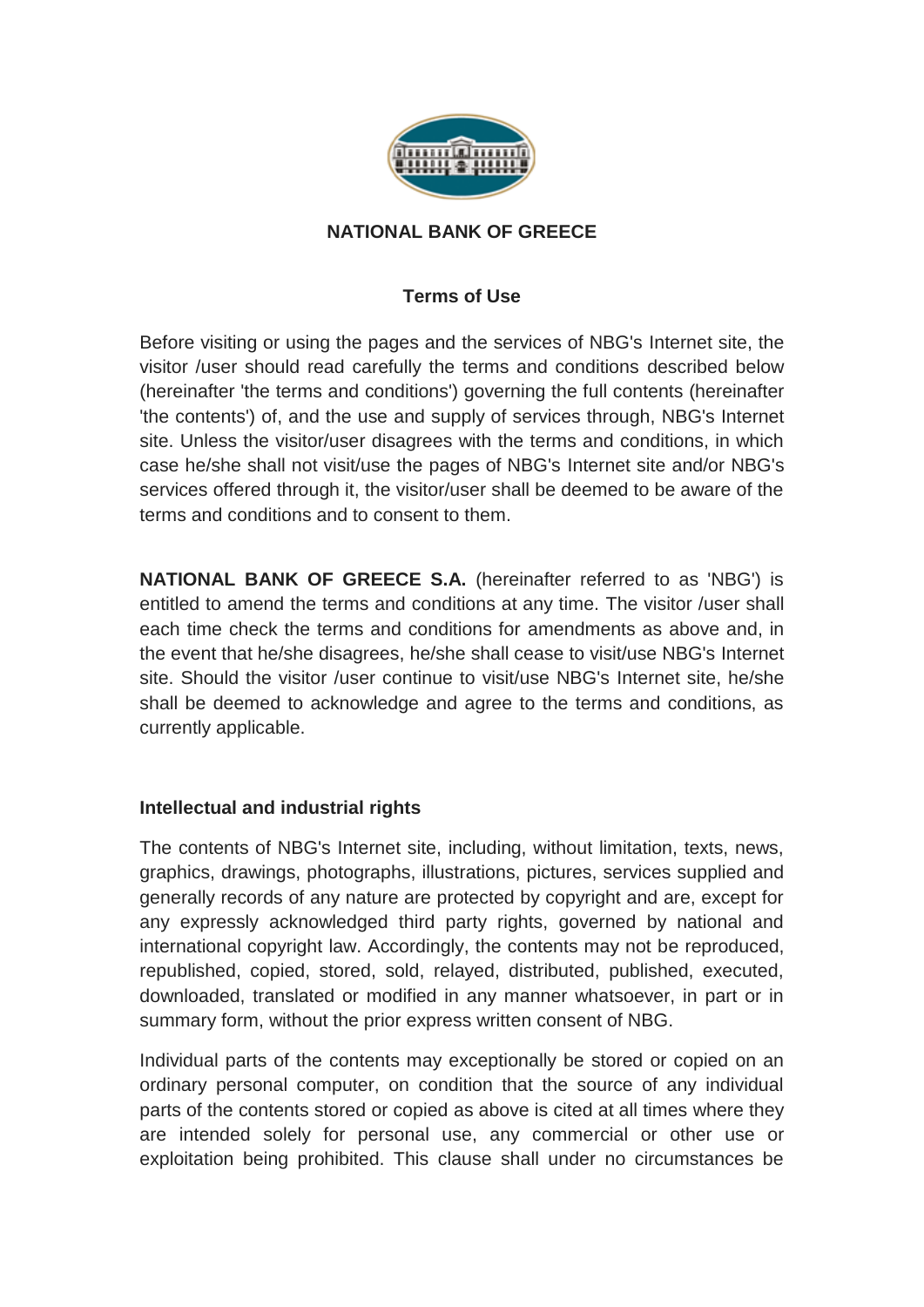construed as an assignment or transfer of NBG's intellectual rights in any manner whatsoever.

Whatever else is contained in the electronic pages of NBG's Internet site and constitutes an established trademark or product protected by a third party's copyright falls within the third party's area of responsibility and is therefore not included within the scope of this Agreement.

## **Visitor / User's obligations**

The visitor /user shall comply with the provisions of Greek, European and International law and the relevant statutory provisions governing telecommunications, and shall refrain from any misuse or abuse of the contents and the services of NBG's internet site. Furthermore, the visitor /user shall visit /use the site in a fitting and appropriate manner and shall duly observe the rules of honest industrial and commercial practice during his /her visit /use thereof, any unfair competition or other practices contrary to the rules of Netiquette being expressly prohibited. Any damage caused to NBG's internet site or generally to the internet by reason or as a result of the visitor/user's misuse or abuse of the relevant services shall fall exclusively within his/her area of responsibility.

## **Limitation of liability of NBG's Internet site**

NBG undertakes to exercise its best efforts to ensure, but makes no warranties and is therefore not liable for, maximum accuracy, clarity, timeliness, completeness, correctness and availability of the information and the contents of NBG's Internet site. Under no circumstances, including negligence, shall any liability be created in NBG for any damage caused to the visitor /user by reason or as a result of the use of NBG's Internet site.

Any information and service available through NBG's Internet site shall be supplied 'as is', without any warranty whatsoever, whether express or implied, on NBG's part, NBG expressly disclaiming all warranties, even warranties regarding the merchantability or fitness thereof.

NBG under no circumstances guarantees an uninterrupted, error-free or virusfree supply of contents and services via NBG's Internet site or via any other site server providing access to the contents of NBG's Internet site.

Accordingly, under no circumstances shall NBG be liable for any direct or consequential damage, loss of profit, decision-making, performance or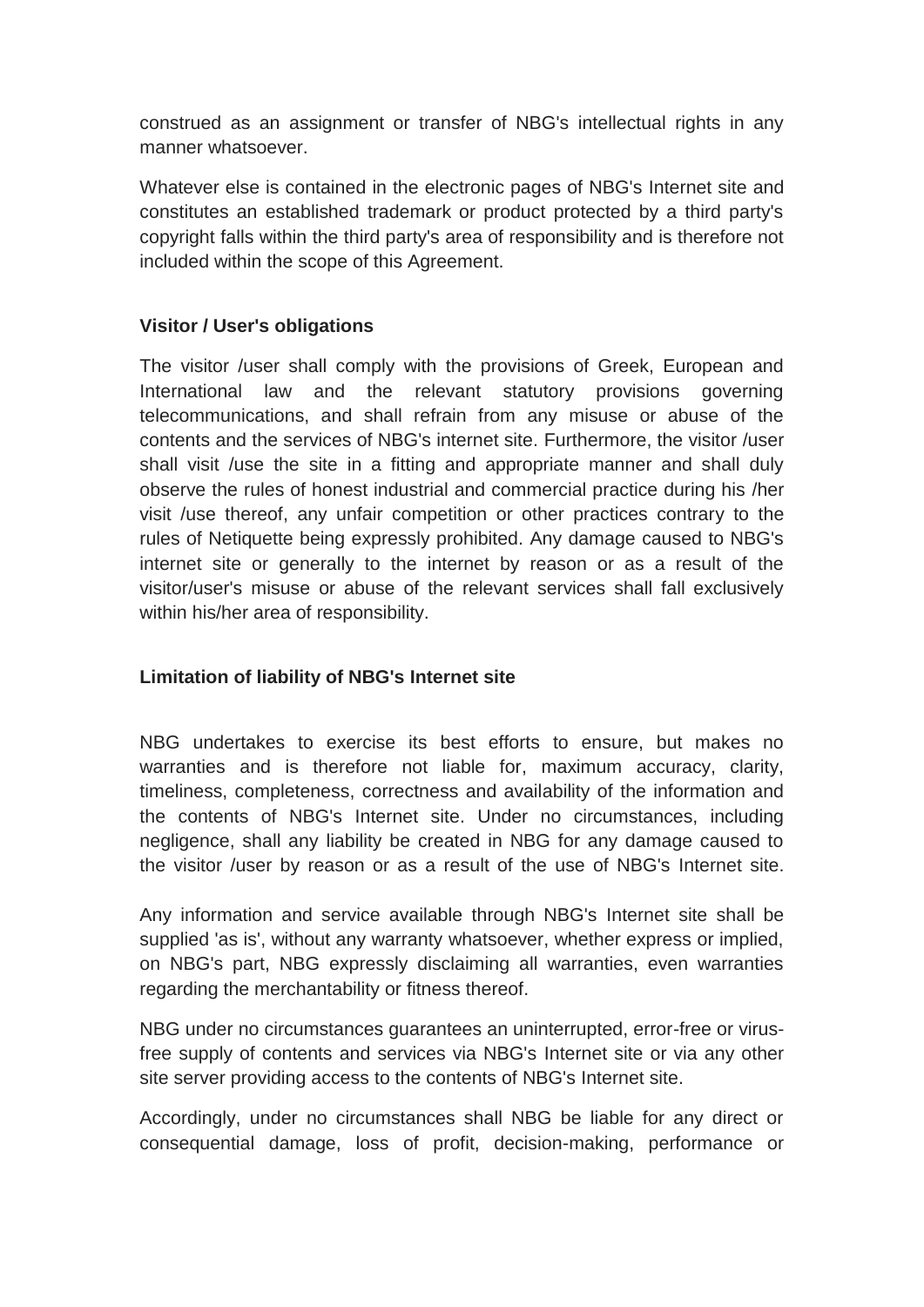nonperformance of any securities or other investment transaction that may arise from the use of NBG's Internet site.

# **Disclaimer of liability for solicitation**

Under no circumstances shall any thing available to the visitor /user through NBG's Internet site be deemed to constitute a direct or indirect solicitation to carry out any investment or other act which has a financial impact; the visitor /user shall use his/her discretion to assess anything available through NBG's Internet site as above and shall act on the basis of his/her own will, without any responsibility on the part of NBG.

## **Links to other sites**

NBG's Internet site is not legally responsible for the contents and services of Internet sites other than NBG's which are accessible via NBG's Internet site through links, hyperlinks or commercial banners, and makes no representations or warranties as to the availability of the contents or services thereof. Any problem which may arise during the visitor/user's use of any other internet sites accessible via NBG's Internet site falls within their area of responsibility and shall be taken up with them. Access to other Internet sites via NBG's Internet site is provided for the visitor /user's convenience only and creates no liability, obligation or commitment of any nature whatsoever in any of the parties involved.

## **Indemnification**

It is hereby expressly agreed that in the event that any claim or action, whether administrative or judicial, is filed against NBG's Internet site by reason or as a result of the visitor /user's breach of any nature whatsoever, the visitor /user undertakes to enter a caveat and to indemnify NBG's Internet site for any loss, damage or other expense incurred to it by reason or as a result of the above.

## **Governing law and other provisions**

This Agreement is governed by the provisions of Greek law, the Rules and Directives of European law and relevant international provisions, and shall be construed in accordance with the rules of good faith, equitable principles and the economic and social purpose of the right.